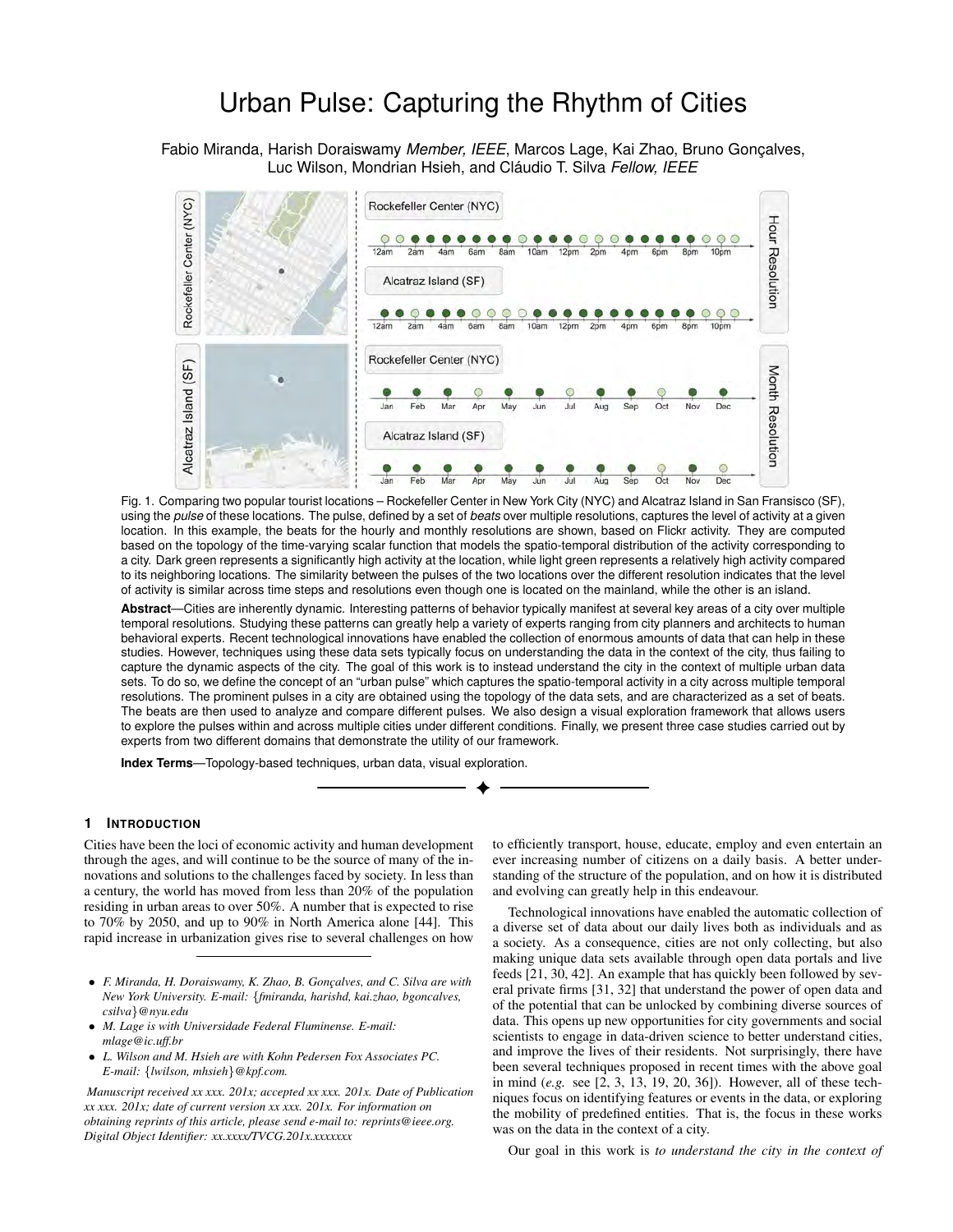*the different data sets*, inspired by the theory propagated by Park and Burgess in their seminal work *The City* [\[34\]](#page-9-12). They put forth the idea that a city "is involved in the vital processes of the people who compose it, and is a product of nature and particularly of human nature". They propose an analogy between the process occurring within a city and the heart beat or *pulse of a human body*. Here, the processes are defined by empirical measures of human activity that vary and grow over time: telephone calls, letters sent by mail, horse-car lines, etc. Unlike Park's time period (the year 1925), we now have several data sets from cities which can help in the identification and analysis of the *pulse of cities*. In particular, data sets that capture the presence and movement of people (or entities related to people) can be used as proxy to inform the activities in a city. For example, tourist activity is mirrored through Flickr photos, and the general movement of people in a city can be captured by transportation data such as taxis, buses, and subways.

Pulse of a city. Our goal is to capture both the spatial and temporal variation of the "activity" in a city from such data sets, which we aim to represent as a collection of *pulses*. Similar to a pulse in the human body, the pulse of a city can be observed at several locations in the city – strong in some locations, weak in some, and cannot be felt in others. The characteristic of the pulse at a given location, whether it is strong or not and how it varies in time, defines the nature of that location. It is of vital importance for the various stakeholders of a city to understand such patterns and processes. For instance, an urban planner designing a public space frequently looks at precedent examples that can be used to guide the design of the planned space. Using empirical data on people's behavior obtained through multiple urban data sets enables us not only to help define new types of public spaces but will also lead to better functioning and designed public spaces.

However, the problem of identifying the set of pulses corresponding to a city poses several challenges. First and foremost, we need to suitably define the notion of a pulse in a city so that it captures both the spatial and temporal characteristics of the city. Second, since no part of a city is typically inactive for extended periods of time, we must be able to differentiate between locations having strong and weak pulses. Third, the set of pulses can have varying characteristics depending on the time steps and temporal resolution. For example, consider New York City (NYC). Williamsburg, a neighborhood full of restaurants and bars, will have a lot of activity during the later part of the day, while Central Park might be more active during the day than night. At a different temporal resolution, parks might be more active during summer than in winter, while Williamsburg will be equally active during all seasons. It is therefore important that the pulses in a city are defined such that they capture this variation over multiple temporal resolutions. Furthermore, users must also be able to compare not just pulses but also cities based on their pulses. Such comparison, for example, can be used by urban planners to identify appropriate precedents from well developed cities when designing a new public space.

Contributions. In this paper, we define the concept of an *urban pulse* which summarizes the spatio-temporal activity in a city across multiple temporal resolutions. We use a data-driven approach where the available spatio-temporal urban data sets determine the pulses of a city. Our approach combines techniques from computational topology with visual analytics to efficiently identify, explore and analyze pulses across cities. This is accomplished by first modeling the urban data as a collection of time-varying scalar functions over different temporal resolutions, where the scalar function represents the distribution of the corresponding activity over the city. The topology of this collection is then used to identify the locations of prominent pulses in a city.

We then characterize the pulse at a given location as a set of *beats* which captures the level of activity at that location over different time steps and resolutions. The beats of the pulses are then used to analyze and compare pulses. The urban pulse framework includes a visual interface that can be used to explore pulses within and across multiple cities, and to also compare multiple settings. For example, users can compute and compare pulses across different seasons (summer vs. winter), or based on time of day (day vs. night), *etc*.

Working in collaboration with domain experts, we demonstrate the

utility of the urban pulse framework through multiple case studies:

- 1. Architects and urban designers from a leading firm used the urban pulse framework in two case studies to help identify precedents for urban design and to better understand neighborhoods.
- 2. An expert specialized in the data driven study of human behavioral patterns used our framework to better understand how the different cultural communities that constitute NYC share its spaces.

Feedback from the experts suggests that our technique leads to a new understanding and characterization of an urban environment.

#### **2 RELATED WORK**

Visual analysis approaches targeting urban data have received a lot of attention recently due to the rapid increase in the availability of data from cities. In this section, we restrict ourselves to approaches that handle spatio-temporal data sets.

There has been a lot of visual analysis tools that target specific data sets and allow users to freely explore the data at various levels of aggregation [\[2,](#page-9-6) [43\]](#page-9-13). Similarly, techniques to visually explore object movement include using density-map based visualizations [\[41,](#page-9-14) [47\]](#page-9-15), and information visualization techniques [\[20,](#page-9-10) [46\]](#page-9-16). Several systems have also been proposed to visualize human mobility patterns based on social media data [\[10,](#page-9-17) [45\]](#page-9-18), telephone data [\[40,](#page-9-19) [48\]](#page-9-20), and public transport data [\[33,](#page-9-21) [50\]](#page-9-22). Andrienko et al. [\[4\]](#page-9-23) surveyed other techniques common in the visual analytics of movement data. More recently, Poco et al. [\[36\]](#page-9-11) modeled traffic movement as a vector function, and adapted vector field techniques to visualize flow of traffic in a city. Alternate techniques to analyze urban data include those that identify features or events in order to summarize the properties of the data. Maciejewski et al. [\[25\]](#page-9-24) modeled hotspots in spatial distributions to detect anomalous hotspots. Andrienko et al. [\[3\]](#page-9-7) proposed visual analytics procedures to determine places of interest based on the occurrence of events. While these techniques are extremely useful for studying the data set or property of interest, getting a sense of their effect on a city requires manually keeping track of the features through an exhaustive exploration of the data, and becomes impractical due to the data sizes (which often span several years). Our technique, on the other hand, provides a concise summary of the spatio-temporal variations, allowing users to quickly gauge change in activity across both space and time, and to easily compare locations within as well as across cities in a data set agnostic manner.

There are several approaches that use urban data to study different properties of a city. Zheng et al. [\[53\]](#page-9-25) used taxi information to monitor the air pollution in a city. Zhao et al. [\[52\]](#page-9-26) used recurring spatio-temporal patterns to classify cities into functional regions. Zhang et al. [\[51\]](#page-9-27) proposed a visual analytics system to study patterns of complaints in a city. Claudio et al. [\[11\]](#page-9-28) combined tourist reviews with transit data for tour planning. Social media data have been used to develop tools to visualize trends that help get a sense of human activity [\[26,](#page-9-29) [49\]](#page-9-30) in cities, to study transport systems [\[23\]](#page-9-31), and to understand land usage patterns [\[37\]](#page-9-32). They have also been used to compare cities based on human movement patterns [\[24,](#page-9-33) [29\]](#page-9-34). These approaches are typically fine-tuned to work with the targeted data set making them difficult to generalize across a broad spectrum of spatio-temporal urban data. This also makes it difficult to use these tools to compare the properties of a city with respect to multiple data sets and resolutions.

Topology-based techniques are naturally suited for the analysis of data involving spatial and geometric domains. They have been commonly used to visualize and better understand time-varying data sets in scientific domains (*e.g.* see [\[9,](#page-9-35) [14,](#page-9-36) [35\]](#page-9-37)). More recently, Doraiswamy et al. [\[13\]](#page-9-8) applied these techniques on spatio-temporal urban data sets to identify events across time and used these events to guide users in the data exploration process. Topology-based techniques are ideal for our purpose due to two main reasons – they can efficiently identify locations of interesting features over a spatial domain; and their ability to abstract the data into different classes (*e.g.* based on critical points) allows a simple yet insightful representation of the characteristics of the data (see Section [4.2\)](#page-3-0).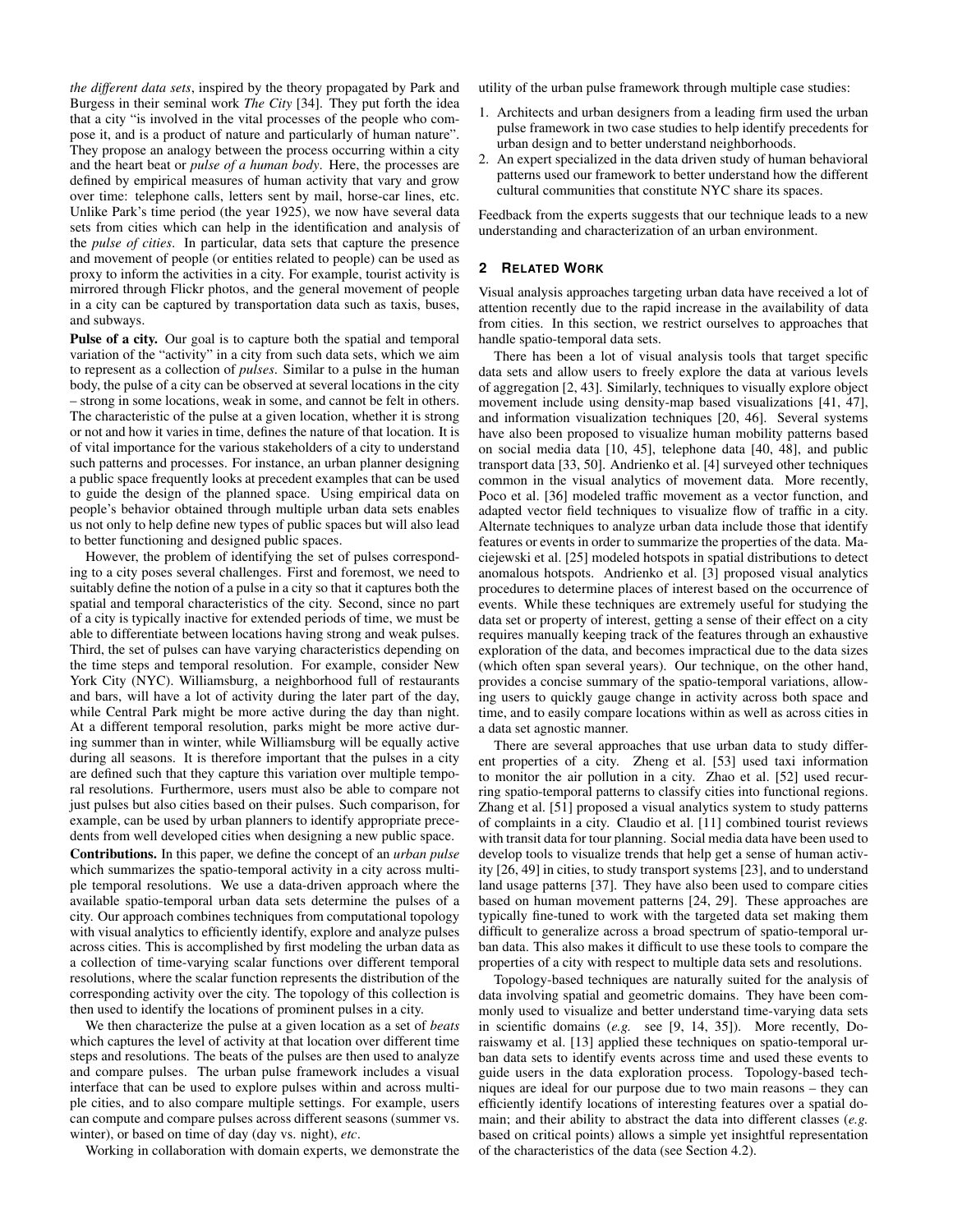

<span id="page-2-0"></span>Fig. 2. Density functions computed from the Flickr data set at different time steps. The functions were computed for the hourly time resolution. Observe that there is always activity, indicated by a locally high function value, in the region corresponding to the Metropolitan Museum (Location A). Central Park (Location B), on the other hand, has a relatively high level of activity only during the day. A neighborhood in the Williamsburg region exhibits (Location C) the opposite behavior, being active during the night.

#### <span id="page-2-1"></span>**3 BACKGROUND**

A key step in identifying the set of pulses of a city is to locate the regions corresponding to the significant pulses. Here, the pulses are defined with respect to an activity of interest associated with the urban data set that is being considered. Given an activity of interest, one way to identify the set of important locations is to look at regions where that activity is significantly more prominent compared to its neighboring regions. Topology-based techniques naturally capture such behavior and provide efficient algorithms to represent and compute them. In this section, we briefly introduce the required mathematical background, which are based on concepts from computational topology. We refer the reader to the following textbooks [\[16,](#page-9-38) [27\]](#page-9-39) for a comprehensive discussion on these topics.

Modeling data as scalar functions over time. A *scalar function*, *f* :  $\mathbb{D} \to \mathbb{R}$ , maps points in a spatial domain  $\mathbb{D}$  to real values. In this work, we are interested in the spatial region corresponding to a city, which is represented by a planar domain. A function value is defined over each point in this planar domain with the goal to capture the activity at that location corresponding to a given data set.

An example of a scalar function, that is used in this work, is the *density function*. Assume that the input data is provided as a set of points (data points) having location and time. The density function at a given location *p* is defined as the Gaussian weighted sum

$$
f(p) = \sum_{x_i \in N(p)} e^{\frac{-d(p,x_i)^2}{\varepsilon^2}} \tag{1}
$$

of data points  $x_i$  that are in its neighborhood  $N(p)$ . Here  $d()$  is the Euclidean distance between two points, and  $\varepsilon$  is the extent of the influence region for a given data point. The neighborhood  $N(p)$  is defined as a circular region centered at *p* (see Section [5\)](#page-4-0).

Intuitively, the density function captures the level of activity over different locations in a city. For example, consider data corresponding to Flickr images [\[32\]](#page-9-5). Each data point corresponds to an image and provides the location where the image was taken together with the time when it was taken. A high function value at a given location implies a lot of activity (there are many pictures being taken) implying the popularity of that location.

In order to efficiently compute the topological features of the scalar function *f*, it is represented as piecewise linear (PL) function  $f : K \to$  $\mathbb R$ . The planar domain  $\mathbb D$  of the function is represented by a triangular mesh *K*. The function is defined on the vertices of the mesh and linearly interpolated within each triangle.

To take into account the variation with time, the set of data points are first grouped together into a discrete set of time steps corresponding to the temporal resolution, and the scalar function is computed for each of these time steps. Again, consider the Flickr example. To study the activity at different times of a day, the data is first grouped into 24 time steps corresponding to hourly intervals. The density function is then computed for each of these time steps using the corresponding group of data points. Fig. [2](#page-2-0) illustrates the density function computed on the Flickr data at different times of the day with respect to NYC.

Critical points. The *critical points* of a smooth real-valued function are exactly where the gradient becomes zero. Points that are not critical are *regular*. The critical points of a PL function are classified based on the behavior of the function within a local neighborhood, and are always located at vertices of the mesh [\[5,](#page-9-40) [17\]](#page-9-41). Here, the local neighborhood of a vertex is defined using the *link* of that vertex. The link of a vertex  $v$  is defined as the mesh induced by the vertices adjacent on  $\nu$ . The *upper link* of  $\nu$  is the mesh induced by adjacent vertices having function value greater than *v*, while the *lower link* of *v* is the mesh induced by adjacent vertices having function value lower than *v*. A simulated perturbation of the function [\[15\]](#page-9-42) imposes a total order on the vertices of the mesh, allowing an unambiguous comparison between vertices.

Critical points are characterized by the number of connected components of the lower and upper links of the vertices. A vertex is *regular* if it has exactly one lower link component and one upper link component. A vertex is a *maximum* if its upper link is empty and a *minimum* if its lower link is empty. All other critical points are *saddles*.

Topological persistence of critical points. Given a scalar function *f* , a *super-level set* of a real value *a* is defined as the pre-image of the interval  $[a, +\infty)$ . That is, it is the set of all points having function value greater than or equal to *a* and consists of zero or more connected components. Consider a sweep of the function *f* in decreasing order of function value. We are interested in the evolution of the topology of super-level sets against decreasing function value. Topological changes occur at critical points, whereas topology is preserved across regular points [\[27\]](#page-9-39). In particular, a new super-level set component is created when the sweep passes a maximum, and an existing super-level set component is destroyed at a saddle.

A critical point is called a creator if a new component is created, and a destroyer otherwise. A creator  $v_c$  can be uniquely paired with a destroyer  $v_d$  that destroys the component created at  $v_c$  [\[18\]](#page-9-43). The persistence value of  $v_c$  is defined as  $\pi_c = f(v_c) - f(v_d)$ , which intuitively determines the lifetime of the feature created at  $v_c$ , and is thus a measure of the importance of *vc*. The traditional persistence of the global maximum is equal to  $\infty$  since there is no pairing destroyer for that maximum. In this paper, we use the notion of extended persistence [\[1\]](#page-9-44) which pairs the global maximum with the global minimum. Topological persistence has been shown to be an effective importance measure, and has been used in many applications (*e.g.* see [\[8,](#page-9-45) [12,](#page-9-46) [22\]](#page-9-47)). Given an input mesh of size *n*, the persistence of the set of maxima can be computed efficiently in  $O(n \log n)$  time [\[1\]](#page-9-44).

Locations of interest with respect to a given scalar function *f* are identified using the set of high persistent critical points of *f* .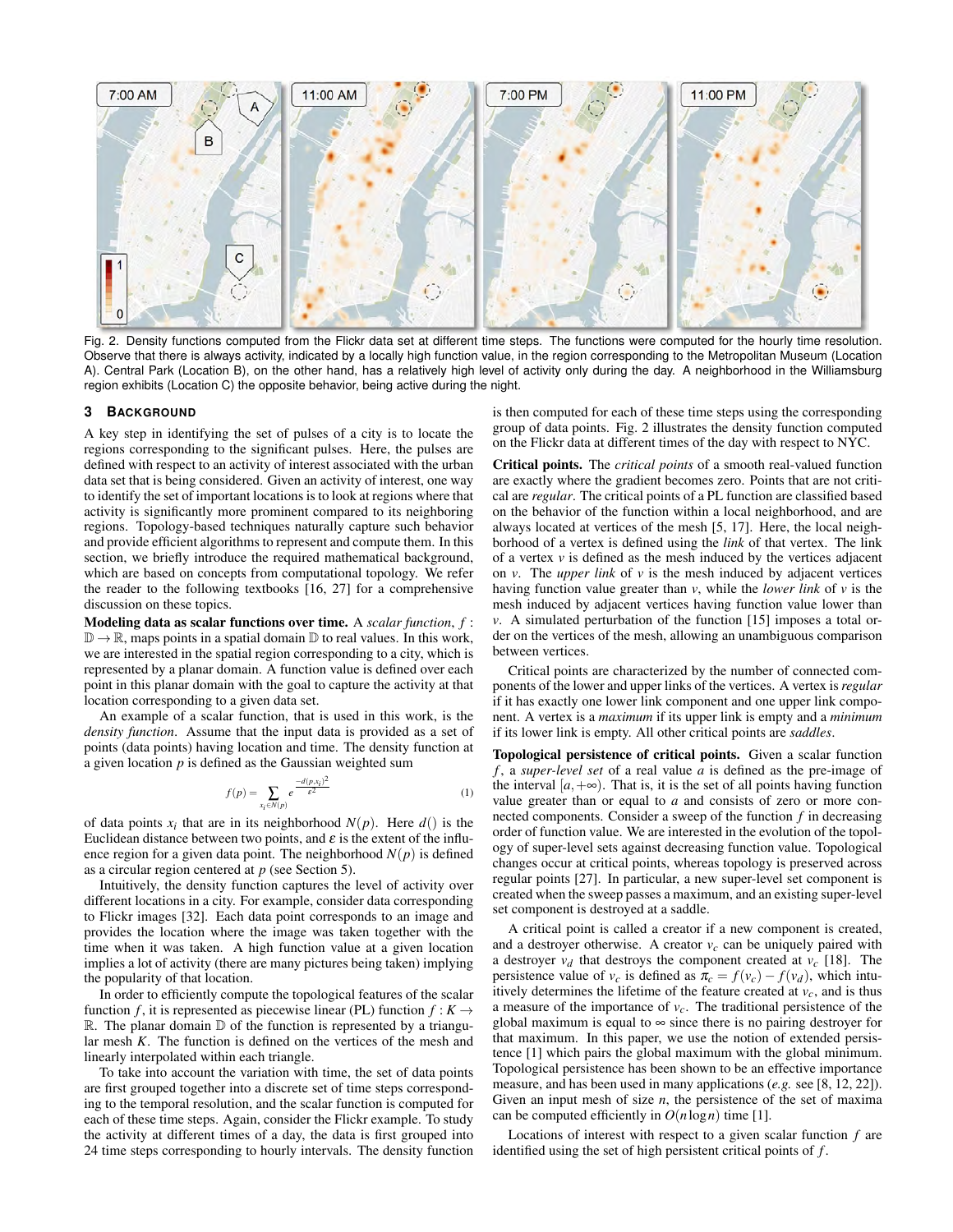# **4 URBAN PULSE**

Our goal is to capture the spatio-temporal variation of the activity in the city. To this end, we define a pulse as follows:

**Definition.** A pulse is formally defined as a pair  $P = (L, B)$ , where  $L =$  $(x, y)$  denotes the location of the activity, and *B* representing the beats that summarizes the variation of that activity over different temporal resolutions at the specified location.

While every location in a city has a corresponding pulse defined with respect to it, we are interested in the set of prominent pulses – locations where the beats of the pulse are *stronger*. The rest of this section focuses on identifying these locations (Section [4.1\)](#page-3-1), defining and computing the beats (Section [4.2\)](#page-3-0), and quantifying the pulses (Section [4.3\)](#page-4-1). For ease of exposition, we will be using the density function computed using the Flickr data to illustrate our technique. Note that our technique is oblivious to the scalar function used.

#### <span id="page-3-1"></span>**4.1 Identifying Pulse Locations**

The level of activity at a given location can significantly vary depending on the time period in which it is considered. For instance, consider the example in Fig. [2](#page-2-0) which shows the variation of the density function at different times of the day. Certain locations like Metropolitan Museum (MET) (Location A) are always bustling with activity, while other locations such as parks (Location B) or locations of popular bars in the Williamsburg region (Location C) are active only during certain times of the day. Moreover, the level of activity at these locations changes when considered at a different temporal resolution. For example, the Williamsburg area is always active during all months of the year. It is thus important to capture the variation of a given activity at multiple temporal resolutions. To do this, we first define multiple timevarying scalar functions corresponding to the different resolutions.

Handling multiple temporal resolutions. In this paper, we restrict the functions to be a subset of the following four time resolutions:

- All: A single scalar function is used to represent the entirety of the data.
- Month of Year: There is one scalar function computed for data corresponding to each month of the year. For example, when using the Flickr data, the data points are first grouped by the month in which the picture was taken. Twelve density functions are then computed using the data points corresponding to each month.
- Day of Week: There is one scalar function computed corresponding to each day of the week resulting in a total of seven functions.
- Hour of Day: The data is grouped based on the time of day, and one function is computed corresponding to each hour resulting in twenty four functions.

Given a time resolution, the scalar functions corresponding to that resolution are normalized based on the maximum function value over all functions in that resolution. This allows for a consistent comparison of pulses not only between resolutions, but also between time steps within the same resolution.

Prominent pulse locations. Let *Res* denote the possible resolutions for a given data set (see Section [5](#page-4-0) for details). For the Flickr data used so far,  $Res = \{All, Month, Day, Hour\}$ . Let  $\mathbb{F}_r$  denote the collection of scalar functions corresponding to the different time steps of resolution  $r \in Res$ . Let  $\mathbb{F} = \bigcup \mathbb{F}_r$  over all resolutions in *Res*. Let  $C_i^+$  denote the set of high persistence maxima of a scalar function  $f_i$ . We define a maximum to be high-persistent if its persistence value is above a given threshold. Assuming the function values are normalized between 0 and 1, we use a threshold of 0.2 in this paper. Let *v* be a vertex in the input mesh corresponding to a location in a city. We say this location is *prominent* if there exists a scalar function  $f_i$  in  $\mathbb F$  such that  $v \in C_i^+$ , *i.e. v* is a high persistent maximum of the function  $f_i$ . In other words, a prominent location is a high persistent maximum of a function corresponding to *at least* one time step over all resolutions.

The highlighted locations in Fig. [2](#page-2-0) represent some of the prominent pulse locations in NYC. Of these, the location corresponding to MET is a high persistent maximum from 11 am to 11 pm, while the one corresponding to Williamsburg is a high persistent maximum only during the later part of the day.



<span id="page-3-2"></span>Fig. 3. The actual location of the maximum corresponding to the Times Square region, shown in red, green and blue, varies slightly over time. However, since the variations are within an  $\varepsilon$ -distance, they are combined to represent the region.

It is possible that the location of a maximum varies slightly along different time steps and / or resolutions. In order to identify these locations as the same, we cluster the set of prominent locations such that two locations are considered to be the same if they are within an  $\varepsilon$ -distance of each other. For example, the location of the maximum corresponding Times Square has a slight variation since people take pictures along a stretch of the road (red, green and blue dots in Fig. [3\)](#page-3-2). Since all of these locations are within the  $\varepsilon$  influence radius of another, we combine them to represent that location (black region in Fig. [3\)](#page-3-2). Here,  $\varepsilon$  is the user specified influence region of a data point. It is the same as the one used for computing the density function described in Section [3.](#page-2-1)

## <span id="page-3-0"></span>**4.2 Capturing Pulse Beats**

Consider the locations identified in the previous step. These locations typically have different behavior at different times as seen previously with MET and Williamsburg in NYC. Some always have high activity (a high persistent maximum), while others are high persistent only during select time periods. Moreover, some locations might not even be a maximum at certain times. We use this observation to define three types of *beats* to capture such variations over time.

- Significant Beats  $B^s$ : This is a 0/1 sequence indicating the absence / presence of a high persistent maximum at that location over the different time steps corresponding to the temporal resolution. This time series gives the user an indication as to when a given location becomes prominent. Capturing the significant beats over a given temporal resolution allows for better utilization of space and infrastructure relative to actual occupation.
- Maxima Beats  $B^m$ : This is a  $0/1$  sequence indicating the absence / presence of a maximum at the location over the different time steps. This time series indicates how often a particular location is interesting. For example, a location could be a high persistent maxima only during one time step, but could still be a maxima in several time steps indicating that the location, while being prominent only occasionally, could still be of interest locally. For example, consider the region of Central Park highlighted in Fig. [2](#page-2-0) (Location B). While this location has a high level of activity (pictures taken) primarily in the afternoon, one notices that there is still some activity, albeit not very high (it is still a maximum), during day time. Note that this area houses the Rumsey Playfield, a picturesque venue, known for staging numerous free entertainment performances. MET, is a maximum throughout the day, even though it is significant when it is open. This implies that there is still some activity at that location when it is closed. This is because, in addition to being an attraction for its art collection, the MET is also architecturally significant and prominently featured in popular media.
- Function Beats  $B^f$ : This is a time series showing the variation of the scalar function at that location. If the location encompasses multiple vertices of the mesh, then the maximum function value over all these vertices is used for the time series. This time series allows the analysis of the scalar function corresponding to a location.

Note that all the above beats are defined for each of the possible temporal resolutions, and represent the scalar functions, which aggregate the data, and not the raw data itself. Fig. [4](#page-4-2) shows the different beats corresponding to the locations and time steps shown in Fig. [2.](#page-2-0)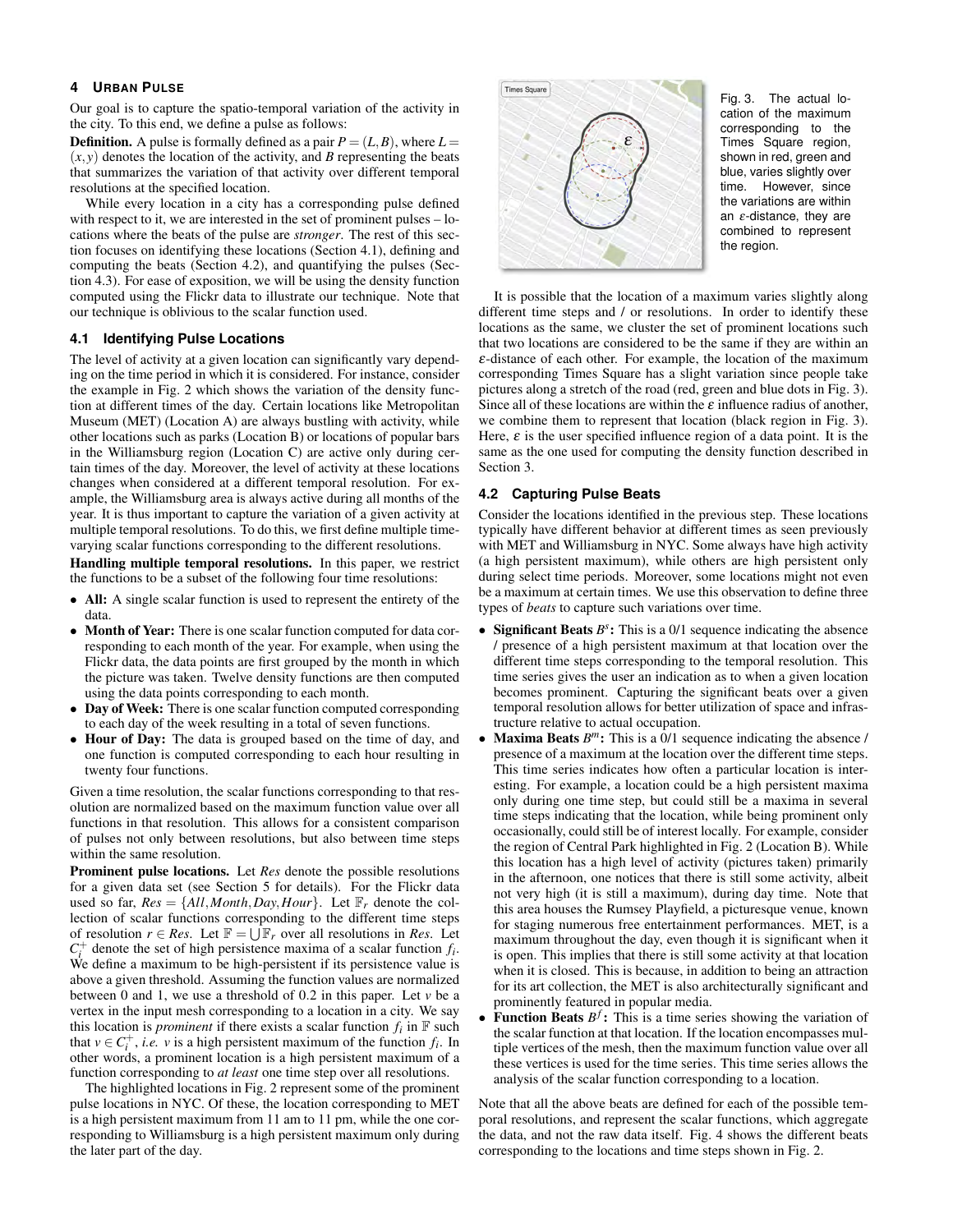

<span id="page-4-2"></span>Fig. 4. The three types of beats – Significant beats  $(B<sub>S</sub>)$ , Maxima beats  $(B_m)$ , and Function beats  $(B_f)$  for the locations highlighted in Fig. [2.](#page-2-0) The time steps corresponding to the ones in Fig. [2](#page-2-0) are highlighted.

## <span id="page-4-1"></span>**4.3 Pulse Analysis**

Depending on the data set being used there can be a large number of pulses in a city. It is therefore important to rank and compare various pulses to help users in the exploratory analysis. To accomplish this, we first create a feature vector corresponding to each pulse. The feature vectors are then used for ranking and comparison.

**Pulse Rank.** Consider a pulse *P*. We construct a  $d = 3 \times |Res|$  dimensional feature vector  $\mathbf{p} = (p_1, p_2, \dots, p_d)^T$  associated with the pulse *P*. Each dimension of the feature vector corresponds to a beat of the pulse. Recall that there are three beats computed for each resolution. Let a beat  $B_x = \{b_1, b_2, \ldots, b_t\}$ , where *t* is the number of time steps for the given resolution. Depending on type of the beat  $B<sub>x</sub>$ , the corresponding value  $p_x$  of the feature vector **p** is defined as follows:

- *B*<sub>*x*</sub> is a significant beat:  $p_x = \sum_i b_i / t$ . This dimension represents how frequently that pulse is a high persistent maximum in that resolution.
- *B*<sup>*x*</sup> is a maxima beat:  $p_x = \sum_i b_i / t$ . This dimension represents how frequently that pulse is a maximum in that resolution.
- $B_x$  is a function beat:  $p_x = max_i \{b_i\}$ . This dimension represents how high the scalar function reaches at that location. Intuitively, it captures the maximum magnitude of the "interestingness" a location reaches along the given temporal resolution.

For a given pulse *P*, its rank is computed as  $\|\mathbf{p}\|$ , the  $L_2$  norm of its corresponding feature vector. A high value of rank intuitively implies a high level of activity at the corresponding location.

Pulse Similarity. A *d*-dimensional similarity vector, s =  $(s_1, s_2, \ldots, s_d)^T$ , is constructed between a given pair of pulses  $P_1$  and  $P_2$  as follows. As with the feature vector, each dimension  $s_x$  of **s** corresponds to a beat with respect to a single temporal resolution. The value of the dimension  $s_x$  is computed as the Euclidean distance between the two time series  $||B_x^1 - \overline{B}_x^2||$  corresponding to the  $x^{th}$  beat of the two pulses  $P_1$  and  $P_2$  respectively. Each dimension basically represents the similarity between the given pair of beats. The similarity measure is then defined as the  $L_2$  norm  $\|\mathbf{s}\|$  of the similarity vector. A low value of the measure indicates a high similarity and vice versa. For example, consider the pulse corresponding to Alcatraz Island in San Fransisco (SF) shown in Fig. [5.](#page-4-3) When compared to the three locations in Fig. [4,](#page-4-2) it is most similar (lowest similarity measure) to MET, followed by Central Park, and Williamsburg. This is because this pulse has more in common with the MET in terms of the different beats. Note that, at the hourly resolution, they have identical maxima beats, and almost identical significant beats. Furthermore, the function ranges, as represented by the function beats, are also closer to each other compared to the other locations.

In case the beats from certain resolutions are missing from one of the two pulses, then the similarity vector is constructed using the common set of resolutions present in both pulses. For instance, such a scenario can occur when the time period of a data set used to create the scalar functions is small, and is not enough to cover all months of a year. In this case, the only resolutions possible are All, Day, and Hour.

This measure allows us to compare pulses corresponding to different data sets, thus different activities over a city. Furthermore, since



<span id="page-4-3"></span>Fig. 5. The different beats of the pulse at Alcatraz island in San Fransisco for the hourly resolution.

| Scenario                                          | <b>Resolutions</b> |
|---------------------------------------------------|--------------------|
| Parts of Week (Weekday, Weekend)                  | All, Month, Hour   |
| Seasons (Spring, Summer, Fall, Winter)            | All, Day, Hour     |
| Parts of Day (Morning, Afternoon, Evening, Night) | All, Month, Day    |

<span id="page-4-4"></span>Table 1. The different scenarios that can be used through our framework to explore and compare pulses within and across different cities.

the comparison of two pulses is independent of the spatial location, we can also compare pulses across cities. As described in Section [6,](#page-5-0) we use the similarity measure to support querying of similar pulses across different scenarios.

#### <span id="page-4-0"></span>**5 IMPLEMENTATION**

In this section, we briefly discuss the various choices made during the implementation of the urban pulse framework.

Exploring scenarios. The dynamics in a city can vary based on different conditions such as weather, time of day, or day of the week, etc. For example, the activities during summer could be significantly different from those during winter. Similarly, weekend dynamics could differ from weekday dynamics. Experts are interested in not just isolating the activities during different conditions, but also in the comparison between the conditions. To accomplish this, we create multiple scalar functions corresponding to each of the possible conditions. Table [1](#page-4-4) lists the different conditions supported in our implementation. Note that each set of conditions is typically a partitioning on one of the temporal resolutions. Hence, there will not be scalar functions corresponding to that resolution. The rank and similarity measures in this case is computed by ignoring this resolution. Table [1](#page-4-4) also lists the temporal resolutions considered for the given set of conditions.

Mesh representation of a city. Given a city, the mesh corresponding to it represents the bounding box of that city. Vertices are sampled uniformly in the form of a grid such that the distance between two vertices (horizontally and vertically) is 50 meters. Our current implementation uses a simple triangulation, which creates two triangles for each grid cell. The meshes corresponding to the two cities used in our use cases – New York City and San Fransisco, had round 142,000 and 136,000 vertices respectively.

Computing scalar functions. All the data sets used in this paper are composed of a set of data points over space and time. While all case studies in the next section use the density functions, the computation of any scalar function would first require identifying points corresponding to each vertex of the input mesh. This boils down to querying for all points within a given neighborhood radius of the vertex, and grouping them based on time. This operation over all vertices is equivalent to a spatio-temporal join between the circular regions defined by the radius and the data points. In our current implementation, we use the neighborhood radius  $r = 5 \times \varepsilon$ . We use a value of  $\varepsilon = 100$  m, which is the typical size of a city block. This value ensures that locations with high intensity of activity more than a few blocks away are considered as distinct maxima. While a larger neighborhood radius can be used, it has a smoothing affect on the scalar function resulting in the possible loss of such locations.

Even though the input data can be large, this operation can be per-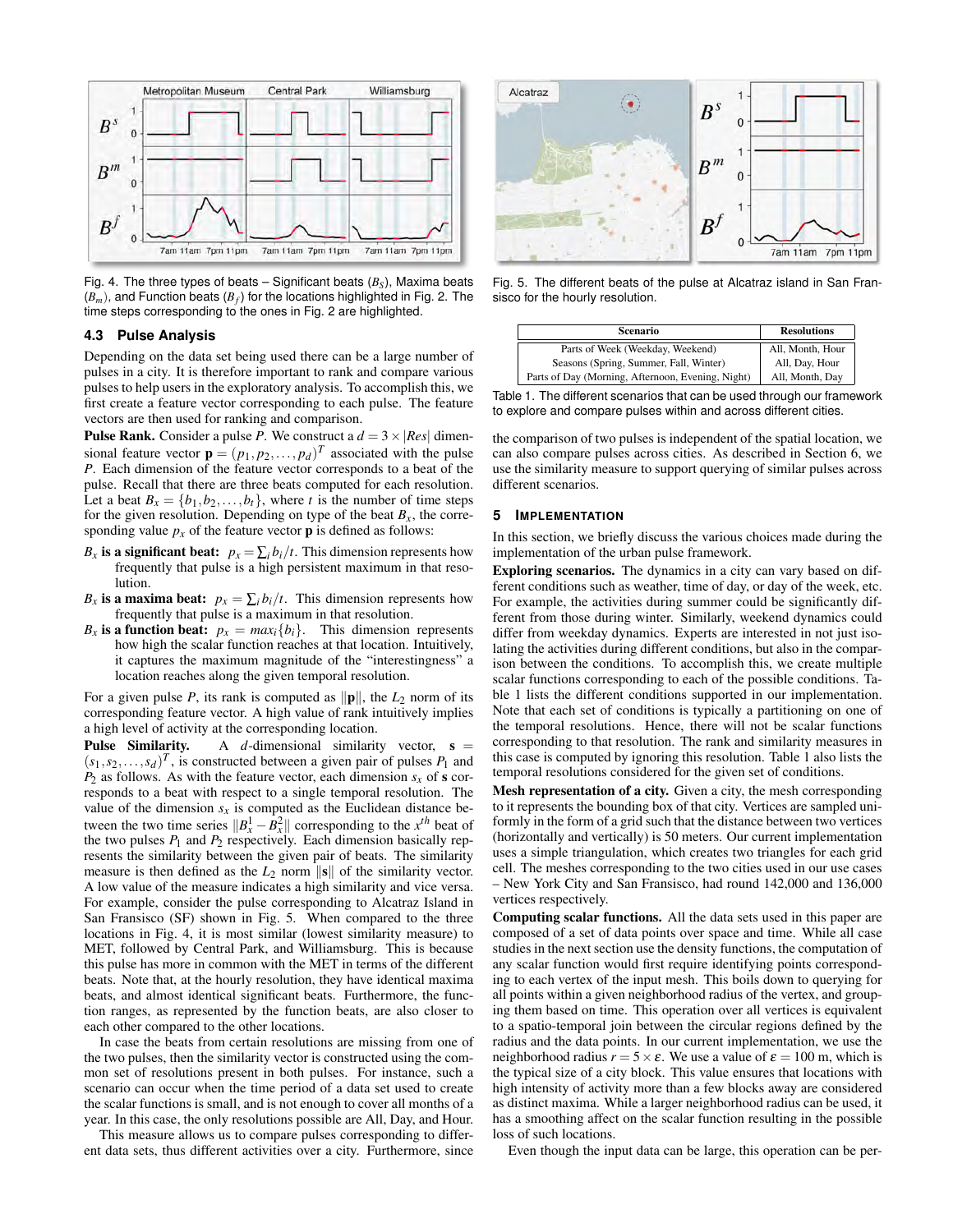

<span id="page-5-1"></span>Fig. 6. Visual Exploration Interface of the Urban Pulse framework. **(a)**, **(b)** show two map instances highlighting the highest ranked pulses at the *hour* resolution. These pulses are selected by brushing the scatter plot in the pulse monitor, shown in **(c)**. The pulse monitor also visualizes the beats of currently selected pulses. The different colors of the points in the scatter plot, as well as the beats viewer, correspond to the different map widgets (blue for NYC and orange for SF). The shown beats can be filtered using the time filter. The Stethoscope tool is used to select the pulse corresponding to Times Square in **(d)**. It is then used to query for similar pulses in San Francisco. The scatter plot in the pulse monitor is updated to show the result of the query, shown in **(f)**. Selecting the closest pulses using the scatter plot highlights these pulses on the map widget, see **(e)**.

formed efficiently using spatial indexes. In fact, we can accomplish this with a single pass over the entire data. In our implementation, we make use of a grid index [\[38\]](#page-9-48) for this purpose, as follows. Given the set of vertices of the mesh corresponding to the domain representation of a city, we first build the grid index on the locations of these vertices. A grid index divides the bounding box encapsulating the region of interest into a set of cells, and each vertex will belong to one of these cells. Given the structured nature of the index, the cell corresponding to a given location can be identified in  $O(1)$  time.

The next step iterates over all data points from the data set. For each data point, we first locate the cells within the given radius of its location. Next, the data point is added to the vertices that are part of these cells in the index. It is possible that a cell on the border of the circular region defined by *r* can have vertices that are at a distance greater than *r*. Thus, we check the distance to ensure that the data point is indeed within the required distance of the vertex during this process. In case of a density function, the weight corresponding to each data point is added to the appropriate time step for that vertex.

We pre-process the data to compute the scalar functions and the pulses, which are then explored using the visual interface. On a laptop having a 2.3 GHz Intel Core i7 processor and 8 GB RAM, it took 18 minutes to create all scalar functions (around 2 seconds per function) for the Flickr data set corresponding to NYC. Note that this includes scalar functions over all temporal resolutions. The identification of the set of prominent pulses took 2 minutes.

#### <span id="page-5-0"></span>**6 VISUAL EXPLORATION INTERFACE**

The purpose of the visual exploration interface was twofold. First, it should allow users to explore pulses with respect to one or more cities. Second, it should support the comparison of pulses not only across different scenarios within a city, but also between multiple cities. To accomplish this, we design a visual exploration interface that is composed of two components — 1. *Map View* that provides spatial context for the pulses; and 2. *Pulse Monitor* that is used to explore and analyze the different properties of the pulses. These two components consists of a collection of linked visualization widgets together with a set of interaction strategies. Fig. [6](#page-5-1) and the accompanying video demonstrates the different functionality of the Urban Pulse interface.

### **6.1 Visualization Widgets**

We now briefly describe the different visualization widgets corresponding to the two components of the pulse interface.

Map widget. The map view component consists of one or more map widgets and provides the spatial context with respect to the different pulses. The number of map widgets is defined by the user depending on the task. Typically, there are two map widgets to facilitate a two way comparison. The set of pulses are rendered as a collections of regions (see Fig. [6\)](#page-5-1). The region for each pulse is defined by the corresponding maximum location(s) and the influence radius as illustrated in Fig. [3.](#page-3-2) Users can also optionally visualize the scalar function under consideration as a heat map.

Linked scatter plots. The default mode of the Pulse Monitor consists of three linked scatter plots, one for each of the *hour*, *day*, and *month* resolutions (Fig. [6\(](#page-5-1)c)). Each point in the scatter plot corresponds to a pulse in the city. The *y*-axis of these plots represent the rank of the pulses. The *x*-axis represents the rank when restricted to the corresponding resolution. That is, the rank is computed using only the beats corresponding to the given resolution. The scatter plots are linked in the sense that selection of a point (pulse) in one plot also selects the corresponding point in the other plots as well. The points are colored based on the associated map widget, as shown in Fig. [6\(](#page-5-1)c).

Pulse beat viewer. The pulse beat viewer is used to visualize the three beats — significant beats, maxima beats, and function beats, corresponding to a given pulse and resolution. Function Beats are visualized as a line plot where the *x*-axis represents the time step and the *y*-axis represents the function value. The user can choose to visualize either the actual function value or the normalized function value. The significant beats and maxima beats are together encoded as a linear collection of colored circles below the line plot. Here, each circle corresponds to a single time step and shares the *x*-axis with the line plot. The circle is light green if it is a maximum, dark green if the maximum is high-persistent, and white if it is not a maximum. This stacked visual representation was inspired by the design of genome browsers [\[39\]](#page-9-49), which also stacks a plot corresponding to the genome binding data with other related information such as reference tracks.

#### **6.2 Interaction Strategies**

We now briefly list the available interaction strategies that can be used to effectively explore and compare different pulses.

Pulse filtering and exploration. Users can select pulses of interest by brushing one of the scatter plots and visualizing their locations on the map. This operation also results in the corresponding beats being visualized in the pulse beat viewer. The pulses in the beat viewer are sorted based on the rank of the pulses, and alternate between the different data sets being compared. For example, consider the case when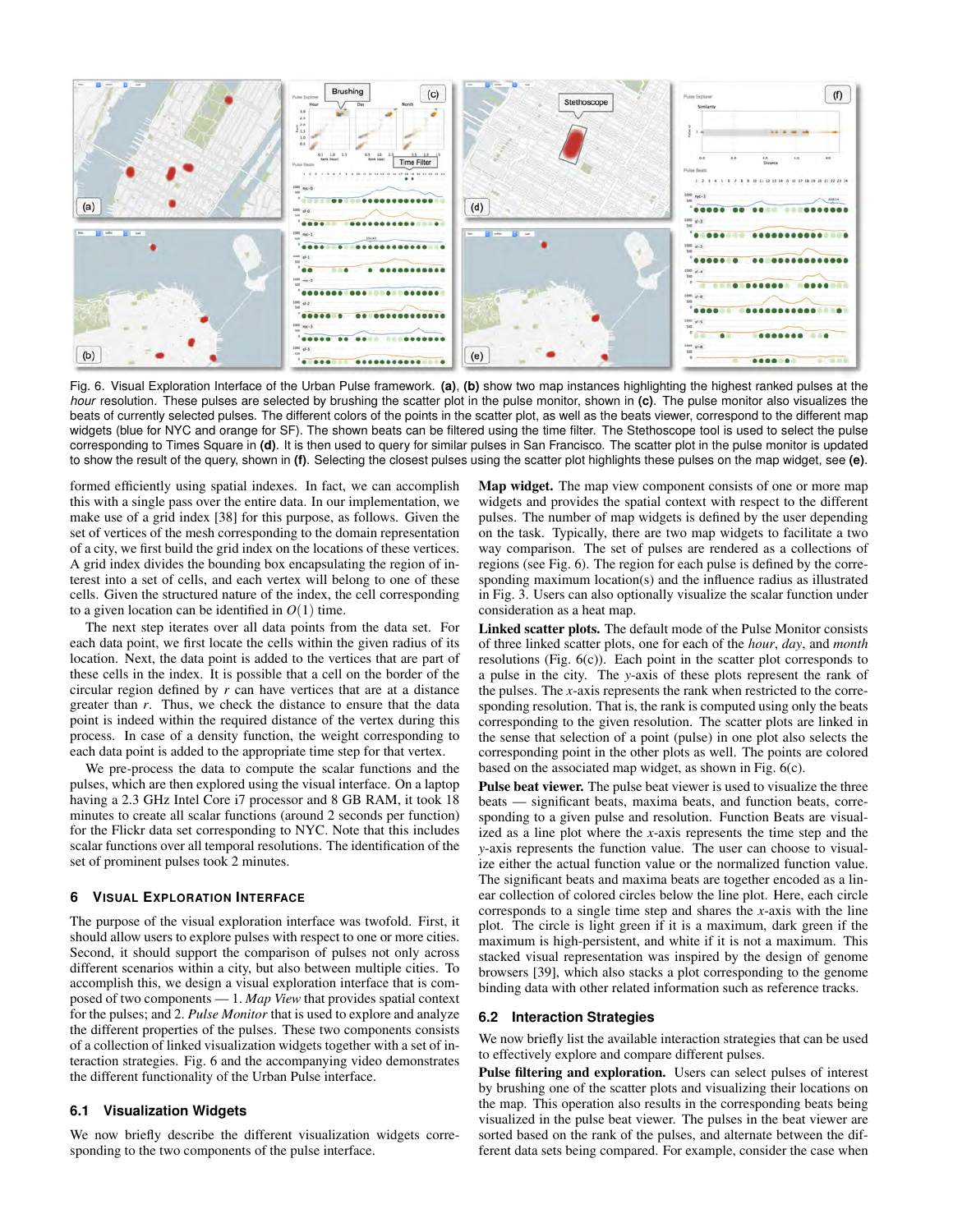

<span id="page-6-0"></span>Fig. 7. Hourly, daily and monthly beats for three separate regions: Bryant Park, Union Square and Rockefeller Center. The different roles each space play in the urban ecosystem is clear by looking at the beats at different time resolutions.

the user is comparing the Flickr activity in NYC with SF. Then, as shown in Fig. [6\(](#page-5-1)c), the beats viewer first displays the top ranked pulse of NYC and SF, followed by the second ranked pulses, and so on. In this example, pulses having a high overall rank and high rank in the hourly resolution are chosen using the scatter plot.

Hovering over (or selecting) individual beats also highlights the corresponding pulses on the scatter plots and map widgets. The beats are rendered with respect to a selected resolution which the users can change. This selection also decides the scalar function that is visualized on the map. Users can also choose to use either the normalized or actual values for visualizing the function beat plot. Furthermore, the beats can also be filtered based on its property at selected time steps. For example, when visualizing the pulses in an hourly resolution, users can select pulse locations that are maximum (or significant) from 11 am to 1 pm. This operation is illustrated in Fig. [6\(](#page-5-1)c). The color of the filter denotes the filter condition. For example, dark green represents that only pulses, whose locations are high-persistent maxima in the filtered time steps, are considered.

Spatial selection and querying. The interface also supports a *stethoscope tool* (Fig. [6\(](#page-5-1)d)), that can be used to select polygonal regions of interest on the map. This restricts the analysis in the pulse monitor to pulses within the given selected region.

Once a region is selected, it can also be used to query for pulses from other map widgets that are closest to the set of pulses within the selected region. Each pulse from the other map widgets is assigned to the closest pulse from within the selected region. The search results are listed in the pulse monitor, one below the other, where each line corresponds to one of the source pulses in decreasing order of rank. The similar pulses are ordered horizontally based on the distance (similarity) to the source pulse. Again, users can brush and select pulses of interest to further analyze the results.

# **7 CASE STUDIES**

A prototype implementation of the urban pulse framework was used by multiple users specializing in different domains. In this section, we briefly discuss the different case studies carried out by them.

#### **7.1 Urban Planning**

In this section we, the architects and urban designers, present two use cases using the urban pulse framework to analyze public spaces for use as precedents in the design process. By combining a more nuanced understanding of the spaces with the discovery of unexpected relevant precedents, we can define new classifications of public spaces.

Characterizing Design Precedents. Commonly used spatial precedents in design rely on subjective properties such as land use, program, and density to classify similar spaces, however the interactions of these properties are highly complex and change from site to site. The proposed framework presents a data driven approach to urban space categorization, allowing designers and planners to search for site analogs based on recorded use patterns, revealing groupings of similar sites that defy traditional classification.

In the first case study we examine three seminal public spaces in New York City that are commonly used as precedents for the design of



<span id="page-6-1"></span>Fig. 8. Using the pulse similarity, it's possible to find analogs to famous NYC landmarks. Bryant Park, for instance, is closely related to Mission Dolores Park. This data driven space characterization can significantly change how public spaces are designed.

new urban spaces: Bryant Park, Union Square, and Rockefeller Center. These spaces are normally categorized together because of their similar land uses, contextual densities, size, management, and are all considered successful. Using urban pulse we find that these illustrious urban spaces, despite all being high intensity pulse locations, have *very little similarity* with regards to their use patterns as defined by Flickr activity between January 2012 and July 2014. Fig. [7](#page-6-0) shows the different beats of the pulse at these locations over all temporal resolutions. Rockefeller Center's pulse is consistent (is a significant maximum at most time steps, and at least a maximum at others) across all three resolutions, the closest NYC analogue being Times Square. There is significant activity in Bryant Park primarily in the evening (4pm). In the daily and monthly resolutions, Bryant Park is significant on Sundays and in July. The pulse of Union Square, on the other hand, shows that it is more popular during the second half of the day, with it becoming significant towards work closing time (4pm-6pm). The pulse is consistently a maximum on all days even though it is not a significant maximum, although one notices more activity on Saturdays by looking at the function beat. Similarly, we notice that the pulse is consistent during the warmer months of the year. Even when using only a single data set we already see nuanced differences in these urban spaces that a subjective traditional categorization would miss. The different roles these spaces play in the urban ecosystem is a little clearer, Rockefeller Center is a high intensity tourist destination, and while Union Square caters to a steady flow of local users, it is still relatively popular with tourists compared to Bryant Park. Bryant Park represents a mix, with high use throughout the year from surrounding offices (and therefore less Flickr activity), but intense programmed spikes on weekends or in summer due to the happening events. Using the pulse similarity to find these space's Flickr analogues, we find Union Square to be very similar to Washington Square Park, while Bryant Park has no true equivalent.

Similarly, spaces can be identified in other cities as well such as San Francisco. Taking the pulse of Bryant Park reveals a striking similarity across all scales to Mission Dolores Park (Fig. [8\)](#page-6-1). The pulse at Union Square finds a hourly corollary to Mckinley Square in Portrero Hill. And interestingly Rockefeller Center finds a daily scale analogue with Alcatraz. Although no one site may have an exact twin in other cities, we can learn from the way similar sites differ. These comparisons allow architects to learn from the success or failure of spaces that have similar occupation but would otherwise not have been considered. For example, if the design or operation of Alcatraz needed changing, we could look to Rockefeller Center for reference.

These new analogues defy currently understood use relationships and indicate the emergence of a data driven method of characterizing places. This results in a new category of spaces characterized not by their physical characteristics but by their actual occupation by people. These new categories can significantly change how we design new public spaces.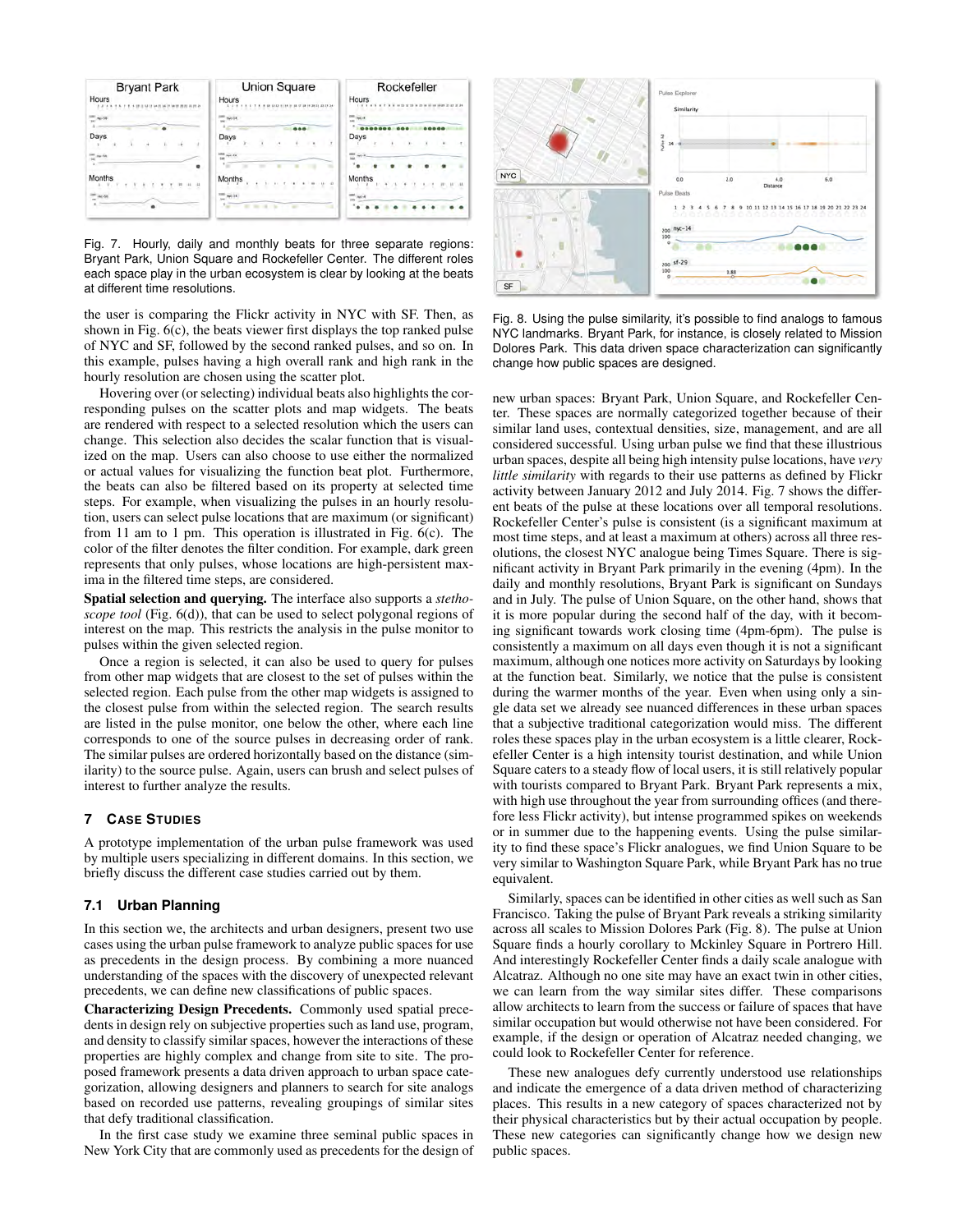

<span id="page-7-0"></span>Fig. 9. Understanding the characteristics of a neighborhood. Locations and beats of the prominent pulses corresponding to two famous neighborhoods in NYC and SF indicate a stark difference between their behavior. While Greenwich Village satisfies general expectations, the same is not true with respect to The Western Addition.

Understanding Neighborhoods. For architects, planners, and urban designers, neighborhood activity patterns and points of interest are the result of intensive ethnographic surveys that take years to conduct and given the speed at which neighborhoods change, can be out of date quickly. The features provided by the urban pulse framework helps examine the diversity, distribution, and intensity of human activity within a given neighborhood, thus offering insight to the functioning of the entire neighborhood. For this study we examine two neighborhoods known for their distinct character: Greenwich Village in New York, and The Western Addition in San Francisco.

Greenwich Village is often seen as quintessentially New York in urban morphology and character. Home to the central campus of New York University (NYU) and Parsons The New School, it is a locus of student activity and provides many destinations for tourists and locals alike. Initial analysis of Greenwich Village exposes seven prominent pulses based on Flickr activity, see Fig. [9\(](#page-7-0)a). The locations of these pulses are centered around noted landmarks – NYU, Union Square, The Highline, The Washington Square Arch, and points around the NYU campus on 5th and 6th Avenue. The three highest ranked pulses indicate high activity during the second half of the day (Fig. [9\(](#page-7-0)b)). Filtering based on time of day (Table [1\)](#page-4-4) showed some variation in the location of pulses within the neighborhood, but in general the patterns remained consistent and stable.

The Western Addition is a diverse neighborhood with several internal boundaries created throughout its history and represents much of San Francisco's middle to high income residents. It is composed of major public spaces like Alamo Square Park, and landmarks such as surviving historic Victorian row houses, St. Mary's Cathedral, and Japan Center. Initial analysis using Flickr activity indicated eight prominent pulse locations in this neighborhood (Fig. [9\(](#page-7-0)c)). The four highest ranked pulses correspond to a location in Japantown Center, a location to the West of Alamo Square Park on Divisadero, a location on Turk Street, and Duboce Park. In contrast to Greenwich Village, only Japan Center, which is active from 12:00pm to 8:00pm, and Alamo Square Park (at nights) has any bustle here. As seen in Fig. [9\(](#page-7-0)d), there was a distinct lack of strong beats at major points of interest, which is counter-intuitive to conventional wisdom. However, higher activity was observed at landmarks such as Alamo Square Park and St. Mary's Cathedral when exploring the pulses during the weekend.

The preliminary analysis performed above, by itself, helps draw several useful conclusions about neighborhoods and their specific regional assets. The Flickr activity pattern for Greenwich Village indicates confirmed activity in the afternoon hours and can influence the decision to program Washington Square Park accordingly. Conclusions with respect to The Western Addition proved more complicated. Despite status as landmarks, these locations had very weak pulses, indicating a needed change in planning strategy. Both the above cases revealed locations of interest that would otherwise not have been possible from a traditional strategy that only considers locations based on physical characteristics and land use patterns. This is primarily

because the latter would not include *unclassified regional assets* – locations that are not known landmarks but still attract activity. Of particular importance to urban planners and designers is the emergent quality of these locations that aren't normally found outside of intense ethnographic study, and the additional information urban pulse provides about their temporal appearance.

## **7.2 Behavioral Patterns of Cultural Communities**

In our increasingly globalized world it is becoming more and more common for individuals from widely different backgrounds and cultures to find themselves living side by side within the same urban space. The way in which this cohabitation takes place, how common spaces are shared and how the different communities interact both directly and indirectly is far from understood.

We now take the first steps at a qualitative approach to this problem. We use the set of geo-located Tweets produced between May 2010 and December 2015 for this study. We first classify the set of tweets based on language of the tweet [\[28\]](#page-9-50) and the pulses are computed for each language. That is, we use language of the tweet as a proxy to represent the activities of the corresponding community. While the raw number of tweets does not necessarily correspond to the number of individuals in the underlying population, we expect that the way in which these users behave as seen through the Twitter lens is representative of the behaviours of that community.

For simplicity, we start by focusing on the comparison between English and Spanish tweets as they are by far the largest communities present in NYC and hence better represented in our data set. While the overall temporal and geographical distribution of Twitter activity in each of these languages is highly inhomogeneous and complex, the Urban Pulse approach is still able to identify the most significant locations, across various timescales, even when one of the signals is considerably larger than the other. This is a major advantage over current approaches! As a first step in exploring the differences between the two groups, let us take a close look at the Evening and Night periods.

During these periods, the most significant English pulses are exclusively located in the area below Central Park, while the majority of Spanish pulses are located in the Harlem and Bronx areas (see Fig. [10\)](#page-8-0). A pattern that is valid everyday of the week and that matches well with our perceptions of the demographics of these areas, serving as further validation of this technique. The Harlem and Bronx areas have historically had a large Hispanic population and one might expect that users are more likely to tweet from their home neighborhoods during the night. Similar patterns are detectable during the rest of the day, although much less pronounced and with activity more evenly distributed. A similar contrast can be observed between Portuguese and French speakers, with French speakers, mostly originating from former French colonies concentrating in the northern areas while Portuguese speakers are more active south of Central Park.

New York is also famous for its large Italian-American population that has been part of the city's history for over a century. This level of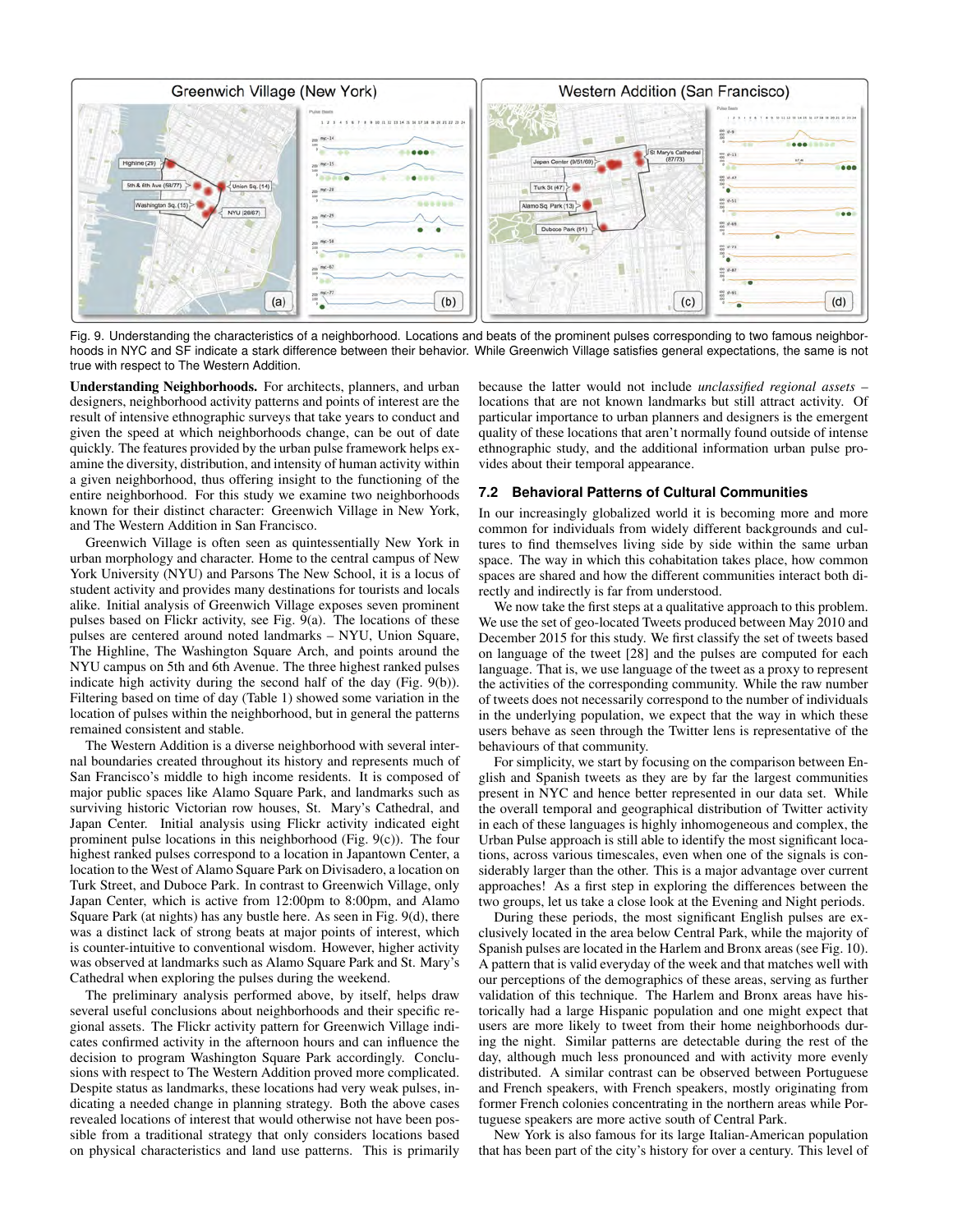

<span id="page-8-0"></span>Fig. 10. Nighttime pulses show a clear divide on the locations of Englishspeaking and Hispanic activity in NYC.

integration makes it less likely for them to tweet in their own language and might explain why, despite these historical connections, Italian is only the 9<sup>th</sup> most common language in our data set. A deeper look at the Italian data layer makes clear why this is the case. Significant Italian pulses are overwhelmingly concentrated in world famous touristic attractions such as the World Trade Center memorial, the Empire State Building, Times Square, Central Park or the Flat Iron building, indicating that they likely originate from tourists, who are known to behave differently from local residents [\[7,](#page-9-51) [24\]](#page-9-33). This is further reinforced when we compare Weekends and Weekdays, which show no significant difference. During Summer, in addition to the touristic locations mentioned above we also see significant pulses along the water line that are absent during the Winter period. Similar patterns can also be observed in other languages without an historical connection to the city, such as Indonesian or German.

As a further comparison, we consider the case of the Korean speaking population. This community also has a long history in the city, with a large ethnic neighborhood, Korea-Town, on 32<sup>nd</sup> St. between 5<sup>th</sup> Ave. and Broadway. In this case, one of the most significant pulses is precisely in the vicinity of Korea-town. Also, there is no clear difference between Summer and Winter indicating that the majority of the activity in this layer is due to residents instead of tourists.

# **8 DISCUSSIONS AND FUTURE WORK**

Expert Feedback. Throughout the research and development of the framework, we kept close contact with the domain experts, tuning the interface and data exploration to satisfy their needs. Once they became familiar with the workings of the software, we requested feedback on the following aspects of the framework – utility, ease of use, new feature requests, and their plans for future usage.

All users agreed that the system was *incredibly useful*, allowing them to quickly detect non-trivial behavioral patterns over the city. Architects, who have had prior experience with similar systems, found the interface *intuitive* to use. In particular, they liked the linked map and the scatter plots, which according to them "made it very easy to explore spaces and understand activity levels". On the other hand, the human behavioral expert had initial difficulties with the interface, but mentioned that the *experience quickly improved* as the interface tuning progressed. This user also appreciated the fact that the "tool enables the possibility to quickly identify differences between the way in which two areas of the city are used at different times or according to different data layers, allowing for a quick construction of a mental picture of how each area fits within the human and cultural landscape of the urban fabric." Both sets of users had suggestions on usability enhancements as well as new feature requests. Common among them was the need to support an easy mechanism for computing and loading alternate scalar functions. We are currently in the process of incorporating these requests into the framework. The architects plan to use this framework in their ongoing and future projects involving the design of public spaces, while the human behavioral expert intends to expand his study by involving multiple other geo-located temporal data sets.

We would like to note that the use cases were performed independently by the domain experts without any supervision by the visualization experts. We would also like to stress that the main focus of this work was in the application of topology-based techniques to solve the problem of understanding and comparing cities using available urban data sets. While usability plays an important role in this, we plan to address this through a detailed study in the future.

Using other urban data sets. Our current implementation assumes that the data set consists of a set of points each consisting of spatial and temporal attributes. We would like to note that this is a indeed the most common format for spatio-temporal urban data sets. For example, NYC alone has released over 1300 data sets of which several data sets have spatio-temporal attributes in the above format [\[6\]](#page-9-52). Publicly available geo-tagged social media data sets also follow this format. Thus, any of these data sets can be used with our current implementation as is. Other spatio-temporal data sets from NYC open data provide data corresponding to pre-defined partitions of the city such as neighborhoods and zip-codes. In such cases, we use the existing segmentation itself as the mesh. While we currently do not use other attributes of the data (such as tweets, or Flickr images), it will be interesting to explore ways to transform such data into scalar functions.

Computing alternate scalar functions. In this paper we focused mainly on the density function. In case an alternate function is to be computed on the urban data, then that would essentially require computing the appropriate measure on each data point, and aggregating these measure based on time and influence region of the vertices of the input mesh. It is straight forward to extend the algorithm described in Section [5](#page-4-0) for this purpose. For example, consider the twitter data set. Let the user be interested in the average sentiment for each vertex. Then instead of using the density of this data point during the computation, the sentiment value is computed and added to the influencing vertices at the appropriate time step. Additionally, a counter is maintained which keeps track of the number of data points with respect to each mesh vertex and time step. After the input data is processed, then the average sentiment for each vertex is equal to the computed sum of sentiment values divided by the counts.

Threshold for identifying prominent locations. We used a low value for the threshold (0.2) to define a high persistent maximum. This could potentially create a higher number of prominent pulses. However, most pulses, having low persistence value also have a low rank. Since in most cases, users are interested in a higher ranked pulses, these can be easily filtered using the scatter plot as they are typically located near the origin. Also, being conservative helps in not missing out on an interesting pulse. Our framework also allows users to define the threshold.

Future work. Currently users typically explore pulses one data set at a time. However, it will be interesting to create combined pulses taking into account multiple data sets. One way to accomplish this would be to expand the feature vector for each location to include beats with respect to different data sets, thus increasing the dimension of the feature vector. This would also enable the use of the current user interface without any modifications. Alternatively, it will also be interesting to explore multi-variate techniques to characterize combined pulses. So far, the pulse was defined based on the maxima of a scalar function. In future, we plan to generalize the definition of a pulse to be based on one or more critical point types.

#### **ACKNOWLEDGMENTS**

This work was supported in part by a Google Faculty Award, IBM Faculty Award, Moore-Sloan Data Science Environment at NYU, NYU Tandon School of Engineering, NYU Center for Urban Science and Progress, Kohn Pedersen Fox Associates, AT&T, NSF awards CNS-1229185, CCF-1533564 and CNS-1544753, CNPq, and FAPERJ.